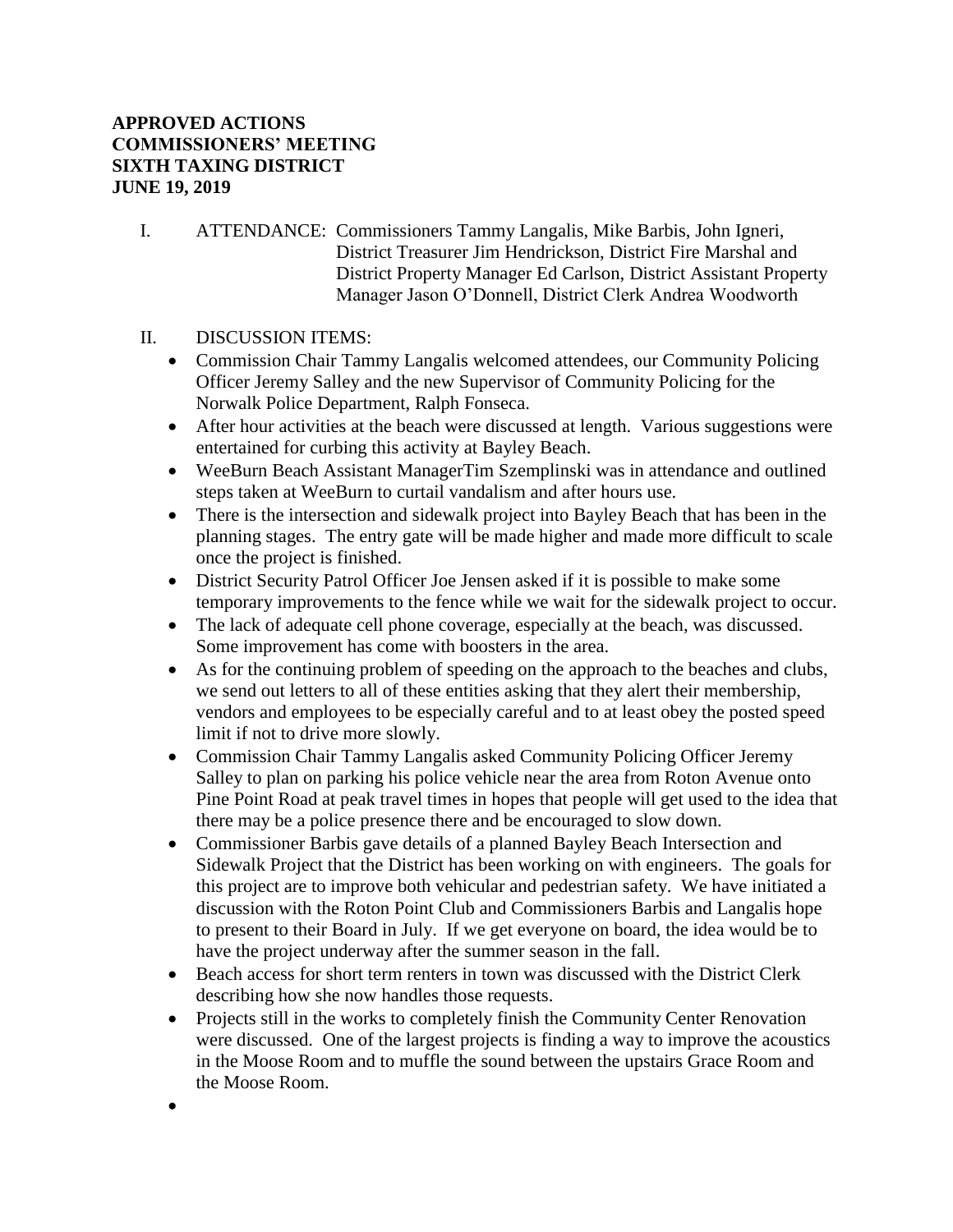## **APPROVED ACTIONS COMMISSIONERS' MEETING SIXTH TAXING DISTRICT June 19, 2019**

**Page Two**

- The various rooms will be officially named and appropriate art work for those rooms is being collected. A number of paintings have been cleaned and one was framed.
- There are still some drafty windows in the Moose Room and kitchen. Gardiner Gray will rebuild the windows and they will look essentially the same as now.
- There is an ongoing issue with leaks. They are in the Library and in the District offices. These were not budgeted for in the renovation project but are not really part of that project in any case.
- Mrs. Langalis asked the Assistant Property Manager Jason O'Donnell if the antique art work for over the mantel in the entryway and at the top of the stairs of the entryway was ready for hanging.
- Mr. Barbis mentioned that they wanted to spruce up and hang the Commissioners' plaque that was always in the Commissioners' Room (Board Room).
- It was announced that there will be a going away reception for Melissa Yurechko, the Library Director, on June 26 from  $4 - 6$  p.m. in the Moose Room.
- Mr. Barbis noted that there have been some parking issues on Deane Court with a neighbor confusing a nanny parking her car there with a commuter. Rowayton Community Police Officer Jeremy Salley will stay on top of this.
- Mr. Barbis also said there have been ongoing drainage problems at the Little League field at Bayley Beach. There have been two sets of engineers who assessed the problem. The weather this spring has been very wet (twice the normal rainfall) that the drainage situation is particularly bad.
- Mr. Barbis asked Mr. O'Donnell for information on the efforts by the RLL and RTA to assess the drains in the immediate area (an initiative they took upon themselves). The RLL/RTA hired a company to try to clean them out. It appears that the drainage system might extend from the 6TD's property to Roton Point.
- It was asked if the RTA planned to resurface court #5 this year. The money is apparently there for that.
- Commissioner John Igneri said that there has been much progress on the sidewalk along Wilson Avenue and to the Highland Avenue intersection. They have created a mini sidewalk on the west side of Highland so that a crosswalk came be painted since such a walk needs to go from one sidewalk to another. They will eventually continue the sidewalk down the hill on Wilson Avenue toward Rowayton School.
- District Treasurer Jim Hendrickson reminded everyone of the quickly approaching end of the Fiscal Year on June 30 and encouraged all bills to be submitted to the Treasurer's office as quickly as possible.
- Mr. Hendrickson said that our expenses are currently at 87% of the budgeted expenses and our income is at 99% of the budgeted income for FY 18-19.
- The Treasurer's Office has initiated the process of switching our bank accounts at Wells Fargo to People's Bank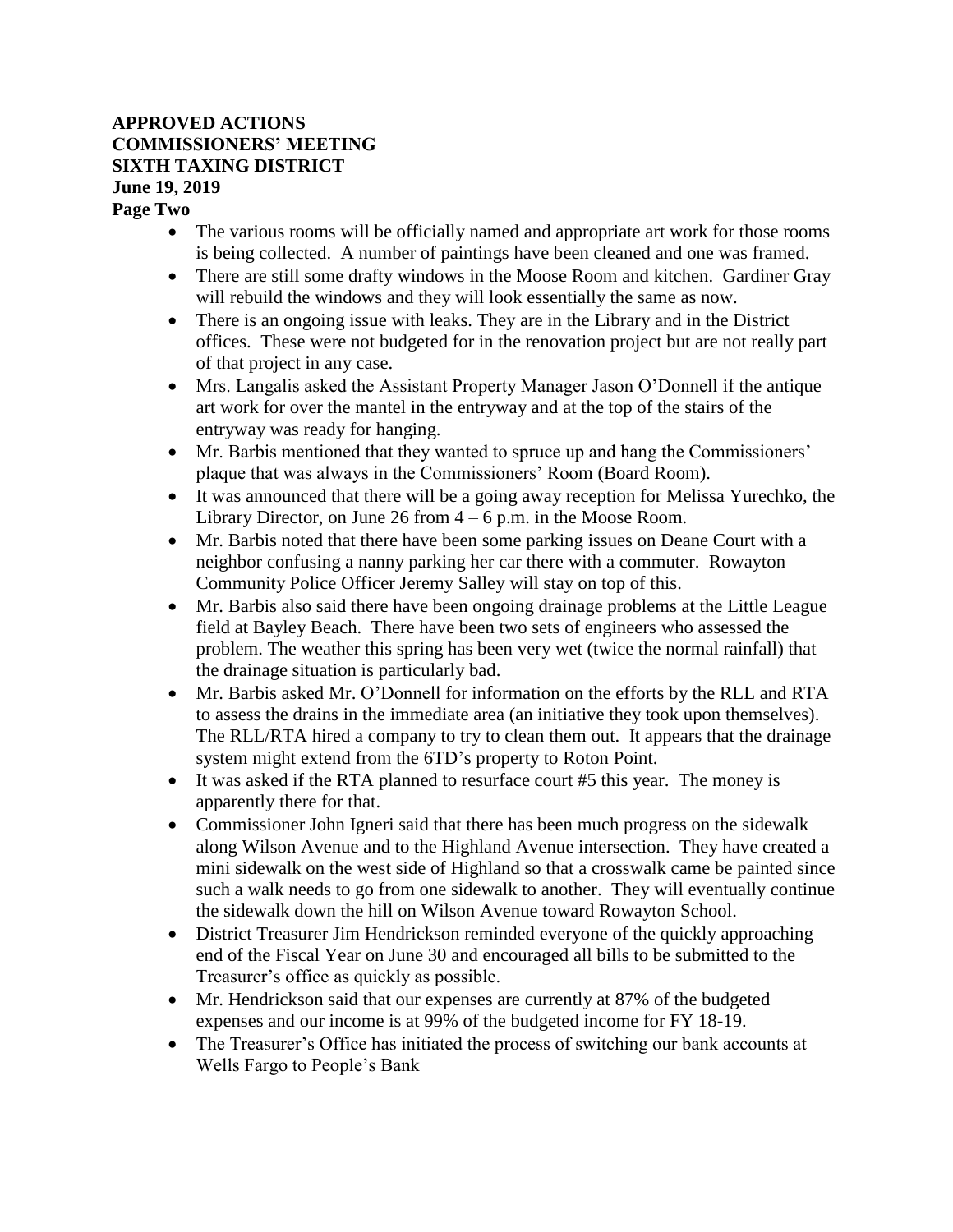## **APPROVED ACTIONS COMMISSIONERS' MEETING SIXTH TAXING DISTRICT June 19, 2019 Page Three**

- Mr. Hendrickson also mentioned he is still researching the use of "Barnacles" to disable vehicles at the Rowayton RR Parking Lot of commuters with outstanding fines.
- District Fire Marshal Ed Carlson said that he had attended an expert witness testimony seminar that was very instructive and valuable, as first responders to fires are the first to be asked to testify at subsequent legal proceedings.
- District owned AED units have been returned to their designated locations.
- Mr. Carlson reported that Shakespeare on the Sound had started their load in to Pinkney Park on June 9.
- A successful photo shoot was held at Bayley Beach on Monday, June 17.
- There will be a Memorial Service for local resident Marc Machette at Bayley Beach starting at 9:30 a.m. on June 29.
- Mr. O'Donnell reported that Beach Director Don Wilson seems to be happy with the new life guards this year. He assured the Commission that there would be adequate lifeguard coverage on the Fourth of July
- It was discussed that the Sixth Taxing District has not had a General Counsel for a number of years but that we were in the process of choosing one.
- III. ACTION ITEMS:
	- On a motion by Commissioner Mike Barbis, the Minutes of the May 15, 2019 Commissioners' Meeting were approved as submitted.
	- The Commissioners decided to investigate installing an additional security measure at Bayley Beach before the 4<sup>th</sup> of July in hopes of curtailing the after hours use of the beach.
	- After an agreement with Roton Point Club on the Bayley Beach Intersection and Sidewalk Project is reached, the Commissioners will schedule a public meeting to discuss the plans with residents.
	- The present system of giving authorization letters for use of Bayley Beach to short term residential renters will continue as it has been done.
	- The Commissioners are making it a goal to install a system for mitigating the acoustics problem in the moose Room by the end of the summer.
	- Assistant Property Manager Jason O'Donnell will hang the antique boat picture over the mantelpiece in the entryway and the Farrell property mural at the top of the stairs tomorrow.
	- The Clerk was asked to obtain a suitable "Rowayton" gift for Melissa Yurechko for presentation at the reception in her honor on June 26, 2019.
	- Commissioner Mike Barbis said that they would put money into the budget for Fiscal Year 20-21 to purchase our own propane tank for the concession at Bayley Beach.
	- The Commissioners will hire a new General Counsel as soon as it is feasible.